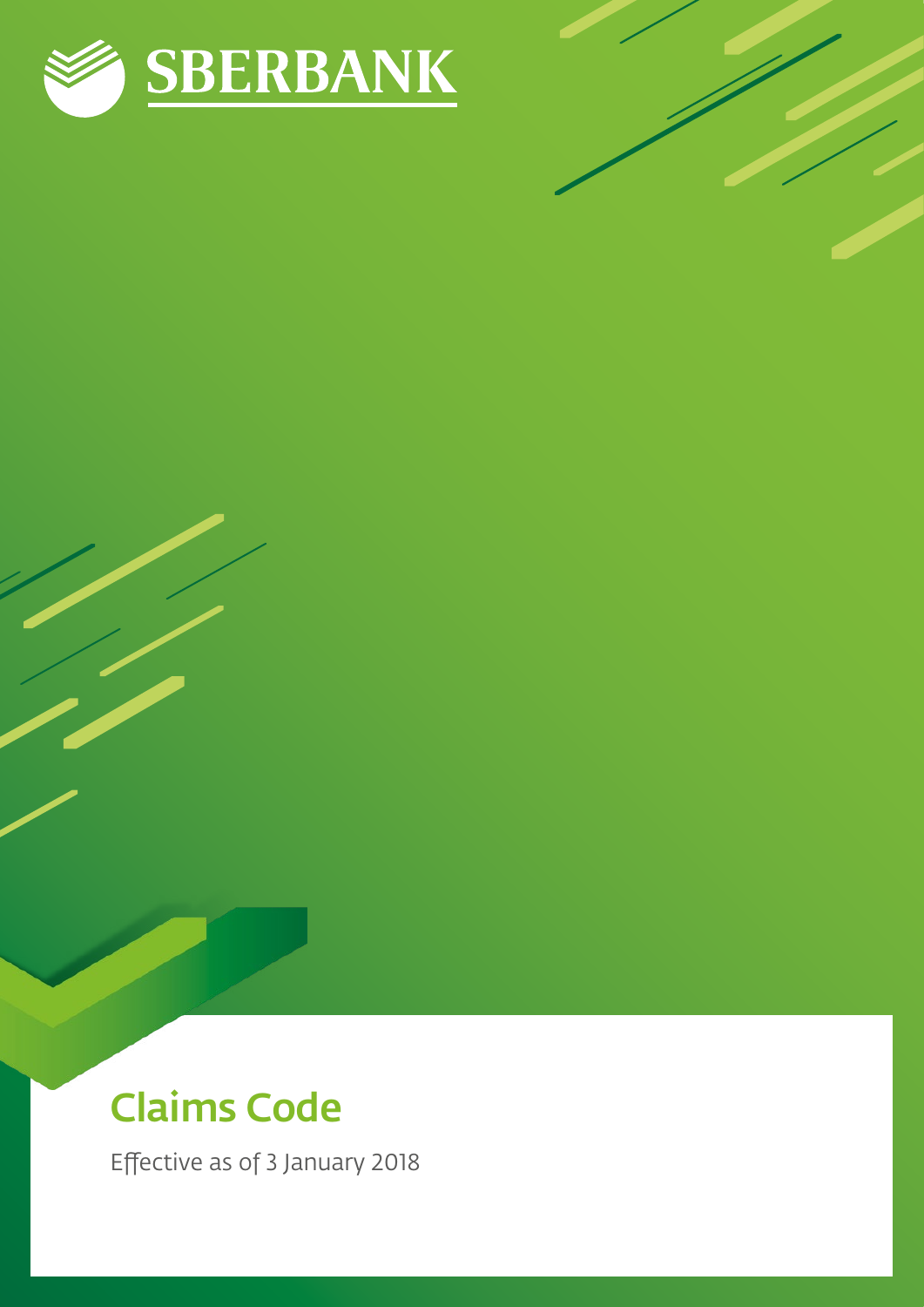The Claims Code of Sberbank CZ, a.s. ("Bank") regulates the rules for maintaining communication by and between the clients, whether existing or prospective ("Client"), and the Bank in cases where the Client is not satisfied with a service rendered by the Bank and/or where the Client is in doubt as to whether the Bank's conduct is in accordance with the terms and conditions set forth in the respective contract/agreement or in the General Business Terms and Conditions ("Terms and Conditions") or with the obligations imposed on the Bank by relevant law and relevant Standards of the Czech Banking Association ("Maladministration").

# **Claims and Complaints**

Having learned of the Maladministration, the Client raises the respective claim/complaint as follows:

- a) in writing to the central office of Sberbank CZ, a.s., U Trezorky 921/2, 158 00 Praha 5 – Jinonice; or to the address of any POS;
- b) in person at any POS;
- c) by calling the Bank's toll-free line (800 133 444; or +420 543 525 901 if calling from abroad);
- d) by sending an email to reklamace@sberbankcz.cz;
- e) by sending a message in the Sberbank Online Banking application;
- f) by sending a message in the Homebanking application.

# **Requisites**

The claim must include:

- a) Client's identification details, i.e. full name and address (private individuals) / business name, company identification number, address/registered office and identification details of a person submitting the claim (legal entities and entrepreneurs);
- b) contact address, telephone number or email address at which the Client can be reached by the Bank for further information;
- c) exact description/specification of the facts and circumstances claimed by the Client as the Maladministration (e.g. bank service, date and time, amount involved, account number, payment card number, transaction/trade settlement orders and instructions, employee's name, etc.);
- d) documents evidencing the facts and circumstances claimed by the Client as the Maladministration (original documents / certified copies requested by the Bank with the exception of documents issued by the Bank); and
- e) description of remedies claimed by the Client.

### **Confirmation**

Once submitted, the claim is confirmed to the Client as received by the Bank without undue delaydelay ("Letter of Confirmation"), by e-mail, unless the Client expressly asks the Bank to confirm the claim in printed form. The Bank also sends confirmations in printed form in cases where the Client did not provide a contact e-mail address. The information stated in the Letter of Confirmation sent by the Bank to the Client must be checked by the Client if complete and true; and any incorrect or inaccurate data must be reported by the Client to the Bank in writing without undue delay and requested to be corrected accordingly.

In case of further question, the Client may contact the Customer Support Manager stated in the Letter of Confirmation. The expected deadline set for settling the claim is stated in the Letter of Confirmation.

## **Rejected Claims**

The Bank may reject a claim:

- a) If the claim is submitted other as defined herein or if certain requisites for submitting the claim are not fulfilled even within an additional period provided to the Client by the Bank in order to complete or correct the claim.
- b) If the claim has already been discussed by court/court of arbitration and a final decision has been issued in the matter of the claim or if a proceeding on the merits of the claim has already commenced before court/court of arbitration.
- c) If the time limit for shredding the documents necessary for proper resolution of the claim has expired.
- d) If the claim is unjustified.

### **Claim Settlement**

Claims are handled by the Customer Support Manager or other person authorised thereby.

The Bank informs the Client about the claim settlement by e-mail unless other means of communication have been agreed individually with the Client or unless the Client expressly asks the Bank to inform the Client in printed form. The Bank also sends information about the claim settlement in printed form in cases where the Client did not provide a contact e-mail address. The statement must contain a clear and objective conclusion concerning the Misadministration and entitlements raised by the Client.

### **Time Limits**

The standard period for settling a claim is 15 business days after the respective claim has been submitted to the Bank. This period does not include the time limit stipulated to the Client by the Bank for correcting and completing the claim.

Regardless of the provisions concerning the time limits included in the business terms and conditions for the respective banking products, the Bank is entitled to extend the period for settling the claim up to 35 business days if an obstacle independent of the Bank's will prevents the Bank from settling the claim in a timely manner (e.g. where a third party enters into the investigation of the claim); of which (including the reasons for such an extension) the Bank notifies the Client within the standard time limit stipulated for settling the claim.

### **Legal Remedies**

If not satisfied with the claim settlement, the Client may submit the claim on a repeated basis and state the reasons and identification number of the previous claim.

Pursuant to Act No. 229/2002 Sb., governing the Financial Arbitrator, as amended, the Client may, in the event of a dispute arising between the Client and the Bank concerning the provision of payment services, the issuance and reverse exchange of electronic money, the offering and provision of consumer loans or other loans, borrowings or similar financial services,